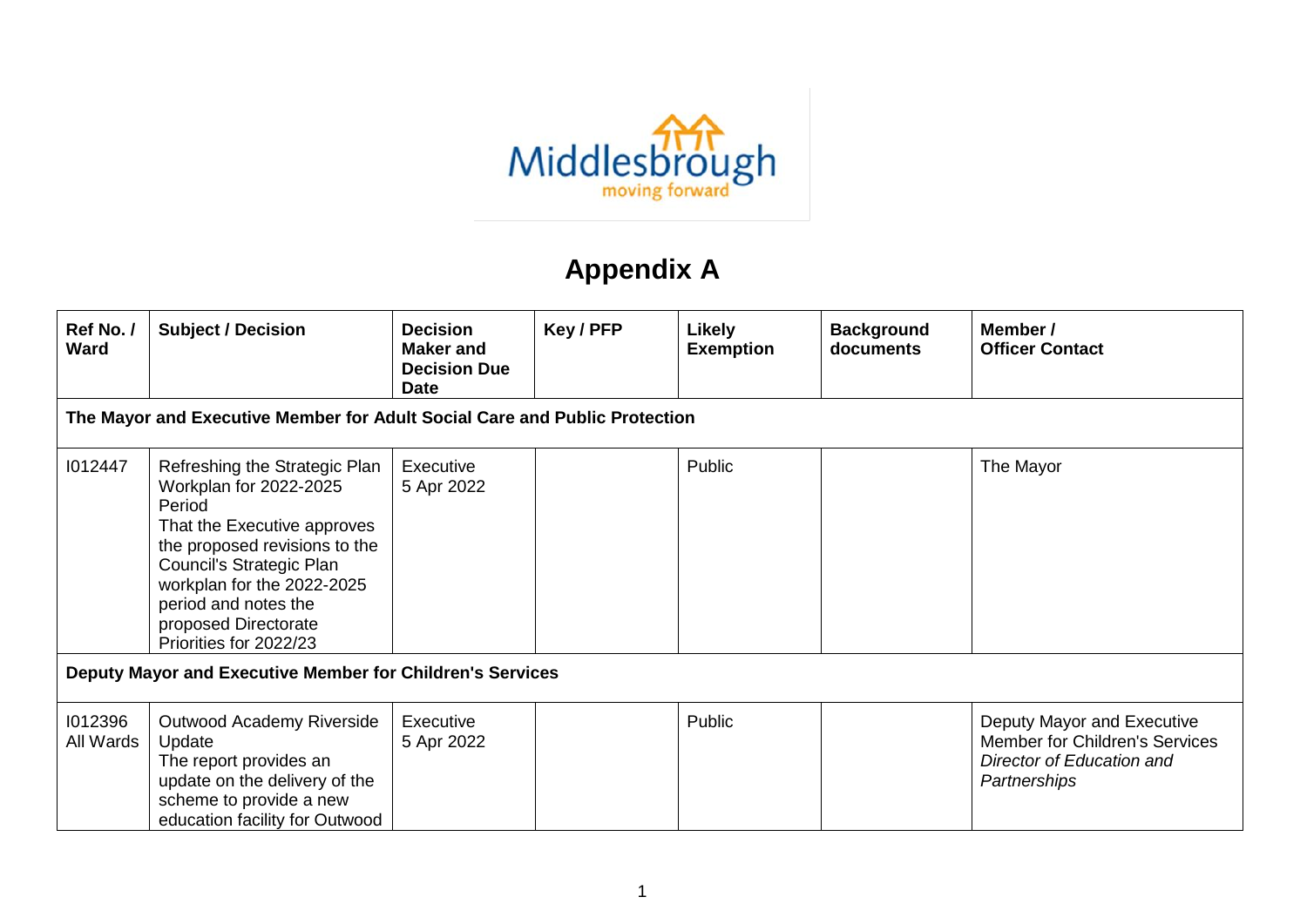| Ref No./<br>Ward                                                | <b>Subject / Decision</b>                                                                                                                                                                                                                                                                                                                                                                                                                                          | <b>Decision</b><br><b>Maker</b> and<br><b>Decision Due</b><br><b>Date</b> | Key / PFP                                                                  | Likely<br><b>Exemption</b> | <b>Background</b><br>documents | Member /<br><b>Officer Contact</b>                                                                        |  |  |
|-----------------------------------------------------------------|--------------------------------------------------------------------------------------------------------------------------------------------------------------------------------------------------------------------------------------------------------------------------------------------------------------------------------------------------------------------------------------------------------------------------------------------------------------------|---------------------------------------------------------------------------|----------------------------------------------------------------------------|----------------------------|--------------------------------|-----------------------------------------------------------------------------------------------------------|--|--|
|                                                                 | Academy Riverside on land<br>at Middlehaven                                                                                                                                                                                                                                                                                                                                                                                                                        |                                                                           |                                                                            |                            |                                |                                                                                                           |  |  |
| 1012478<br>All Wards                                            | <b>Schools Capital Programme</b><br>2022<br>The report sets out new<br>school capital schemes to be<br>added to the Schools Capital<br>Programme for delivery in<br>2022 and beyond.                                                                                                                                                                                                                                                                               | Executive<br>5 Apr 2022                                                   | <b>KEY</b><br>Will have a<br>significant<br>impact in two or<br>more wards | Public                     |                                | Deputy Mayor and Executive<br>Member for Children's Services<br>Director of Education and<br>Partnerships |  |  |
| <b>Executive Member for Environment, Finance and Governance</b> |                                                                                                                                                                                                                                                                                                                                                                                                                                                                    |                                                                           |                                                                            |                            |                                |                                                                                                           |  |  |
| 1011309                                                         | <b>Paper-lite Meetings</b><br>Following the successful trial<br>of paperless meetings of the<br>Executive, Individual<br><b>Executive Member and pre</b><br>Executive meetings,<br>Executive is requested to<br>provide the necessary<br>commitment to achieve<br>paper-lite meetings for all<br>Council, Executive or any<br>other Council meeting, Panel<br>or Working Group by<br>embracing the current<br>technology available to<br>councillors and officers. |                                                                           |                                                                            |                            |                                |                                                                                                           |  |  |
| 1012381<br>Central                                              | <b>EXEMPT - Demolition of the</b><br>former Slam Nightclub<br>To seek approval for the<br>demolition of the building.                                                                                                                                                                                                                                                                                                                                              | Executive<br>Member for<br>Environment,<br>Finance and                    | <b>KEY</b><br>Will incur<br>expenditure or<br>savings that are             | Fully exempt               |                                | <b>Executive Member for</b><br>Environment, Finance and<br>Governance<br>Director of Environment and      |  |  |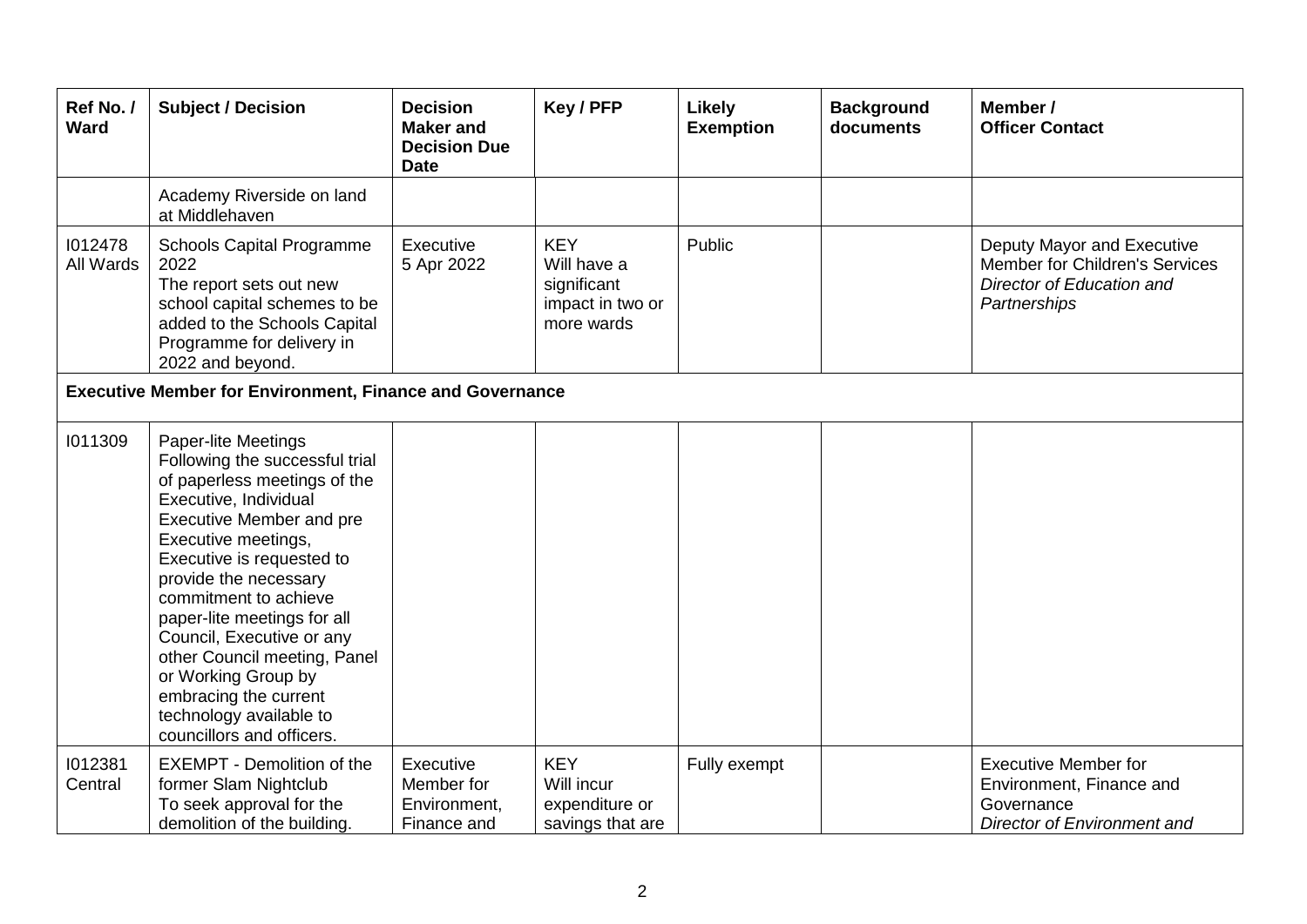| Ref No./<br>Ward     | <b>Subject / Decision</b>                                                                                                                                                                                                                                                                                                                                                            | <b>Decision</b><br><b>Maker</b> and<br><b>Decision Due</b><br><b>Date</b> | Key / PFP                                                                                                     | <b>Likely</b><br><b>Exemption</b> | <b>Background</b><br>documents | Member /<br><b>Officer Contact</b>                                                                                                |
|----------------------|--------------------------------------------------------------------------------------------------------------------------------------------------------------------------------------------------------------------------------------------------------------------------------------------------------------------------------------------------------------------------------------|---------------------------------------------------------------------------|---------------------------------------------------------------------------------------------------------------|-----------------------------------|--------------------------------|-----------------------------------------------------------------------------------------------------------------------------------|
|                      |                                                                                                                                                                                                                                                                                                                                                                                      | Governance<br>26 Apr 2022                                                 | above the<br>threshold<br>decided by the<br>Council i.e.<br>Over £150,000                                     |                                   |                                | <b>Community Services</b>                                                                                                         |
| 1012273<br>All Wards | <b>EXEMPT - Tees Valley</b><br><b>Energy Recovery Facility</b><br><b>Local Authority Special</b><br>Purpose Vehicle<br>To seek approval for MBC to<br>enter with seven other<br>councils a Special Purpose<br>Vehicle company in order to<br>manage the Tees Valley<br>energy recovery facility that<br>will be responsible for the<br>disposal of Middlesbrough<br>municipal waste. | Executive<br>5 Apr 2022                                                   | <b>KEY</b><br>Will incur<br>expenditure or<br>savings above<br>£150,000 and<br>will affect 2 or<br>more wards | Fully exempt                      |                                | <b>Executive Member for</b><br>Environment, Finance and<br>Governance<br>Director of Environment and<br><b>Community Services</b> |
| 1010704<br>All Wards | <b>Highways Asset</b><br>Infrastructure<br>Executive approval is<br>required for the ECS Capital<br>Highways Infrastructure<br>Asset.                                                                                                                                                                                                                                                | Executive<br>5 Apr 2022                                                   | <b>KEY</b><br>Will incur<br>expenditure or<br>savings above<br>£150,000 and<br>will affect 2 or<br>more wards | Public                            |                                | <b>Executive Member for</b><br>Environment, Finance and<br>Governance<br>Director of Environment and<br><b>Community Services</b> |
| 1012057<br>All Wards | <b>Tender Pipeline Approval</b><br>2022/23<br>That Executive approves<br>the tender pipeline for<br>2022/23 including the<br>delegation of responsibility                                                                                                                                                                                                                            | Executive<br>5 Apr 2022                                                   | <b>KEY</b><br>Will have a<br>significant<br>impact in two or<br>more wards                                    | Public                            |                                | <b>Executive Member for</b><br>Environment, Finance and<br>Governance<br><b>Director of Finance</b>                               |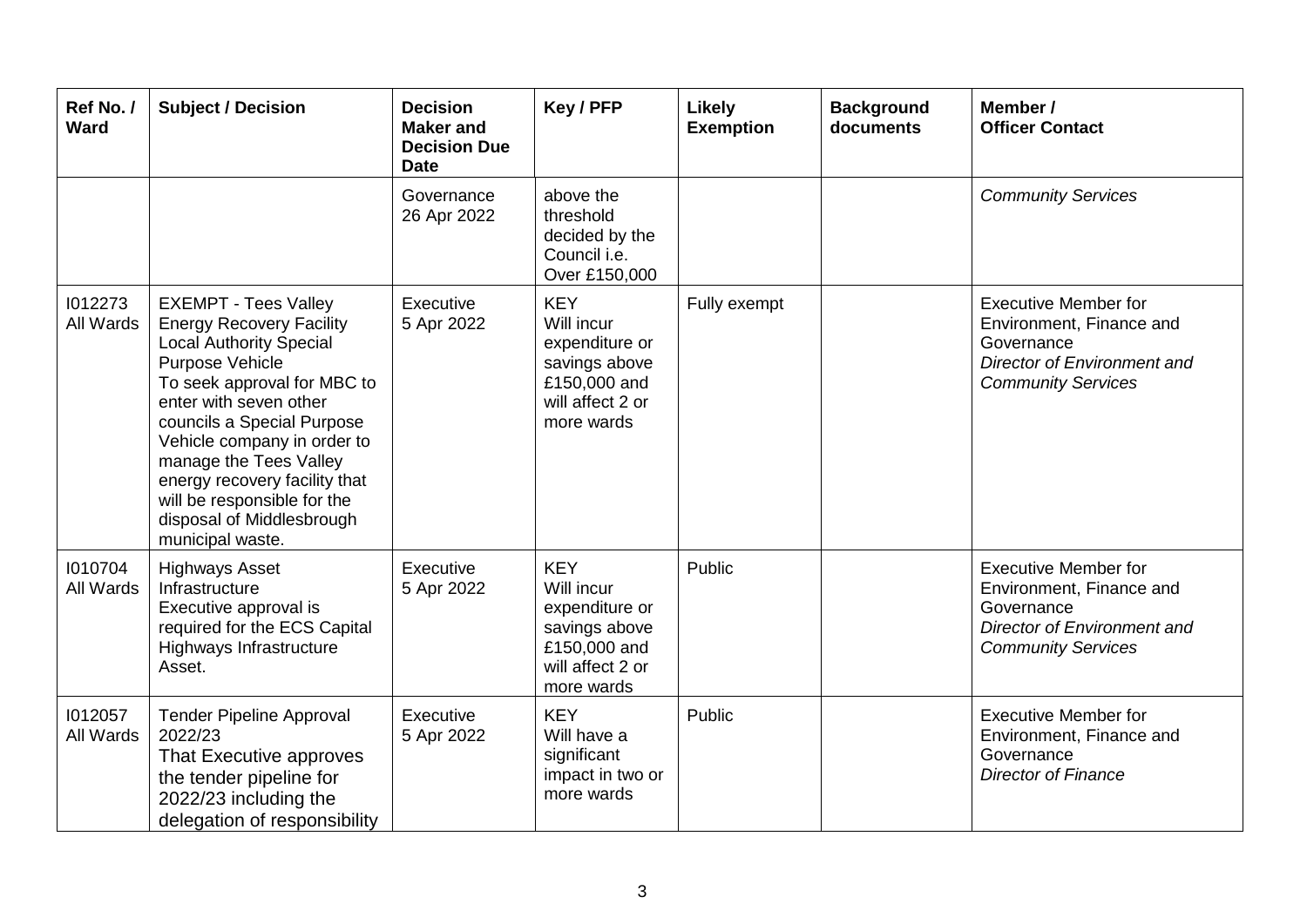| Ref No./<br><b>Ward</b>                    | <b>Subject / Decision</b>                                                                                                                                                                                                                                                                                                                                                                                                                                                          | <b>Decision</b><br><b>Maker and</b><br><b>Decision Due</b><br><b>Date</b> | Key / PFP                                                                                                     | Likely<br><b>Exemption</b> | <b>Background</b><br>documents | Member /<br><b>Officer Contact</b>                                                                                                |  |
|--------------------------------------------|------------------------------------------------------------------------------------------------------------------------------------------------------------------------------------------------------------------------------------------------------------------------------------------------------------------------------------------------------------------------------------------------------------------------------------------------------------------------------------|---------------------------------------------------------------------------|---------------------------------------------------------------------------------------------------------------|----------------------------|--------------------------------|-----------------------------------------------------------------------------------------------------------------------------------|--|
|                                            | for award to the relevant<br>Director in consultation<br>with their Executive<br>Member.                                                                                                                                                                                                                                                                                                                                                                                           |                                                                           |                                                                                                               |                            |                                |                                                                                                                                   |  |
| 1011678<br>All Wards                       | <b>Transporter Bridge Update</b><br>The purpose of the report is<br>to inform Executive of the<br>current status of the<br>Transporter Bridge, highlight<br>what works have been<br>carried and to seek<br>approval/endorsement to<br>identify funds and to carry out<br>further repairs to the<br>Transporter Bridge as<br>identified in the Special<br>Inspection carried out by<br>Rapid Consultants and the<br>follow up Principal Inspection<br>carried out by Atkins Global. | Executive<br>10 May 2022                                                  | <b>KEY</b><br>Will incur<br>expenditure or<br>savings above<br>£150,000 and<br>will affect 2 or<br>more wards | Public                     |                                | <b>Executive Member for</b><br>Environment, Finance and<br>Governance<br>Director of Environment and<br><b>Community Services</b> |  |
| <b>Executive Member for Regeneration</b>   |                                                                                                                                                                                                                                                                                                                                                                                                                                                                                    |                                                                           |                                                                                                               |                            |                                |                                                                                                                                   |  |
| 1009248<br>Ayresom<br>e; Kader;<br>Trimdon | 'This item is to be deferred to<br>a future meeting of the<br>Executive. The revised date<br>of the meeting at which this<br>item will be considered, will<br>be published on the Forward<br>Work Plan in due course.'<br><b>Stainsby Country Park and</b><br>Masterplan                                                                                                                                                                                                           | Executive<br>Not before 26th<br>Oct 2021                                  | <b>KEY</b><br>Will have a<br>significant<br>impact in two or<br>more wards                                    | Public                     |                                | <b>Executive Member for</b><br>Regeneration<br>Director of Regeneration and<br>Culture                                            |  |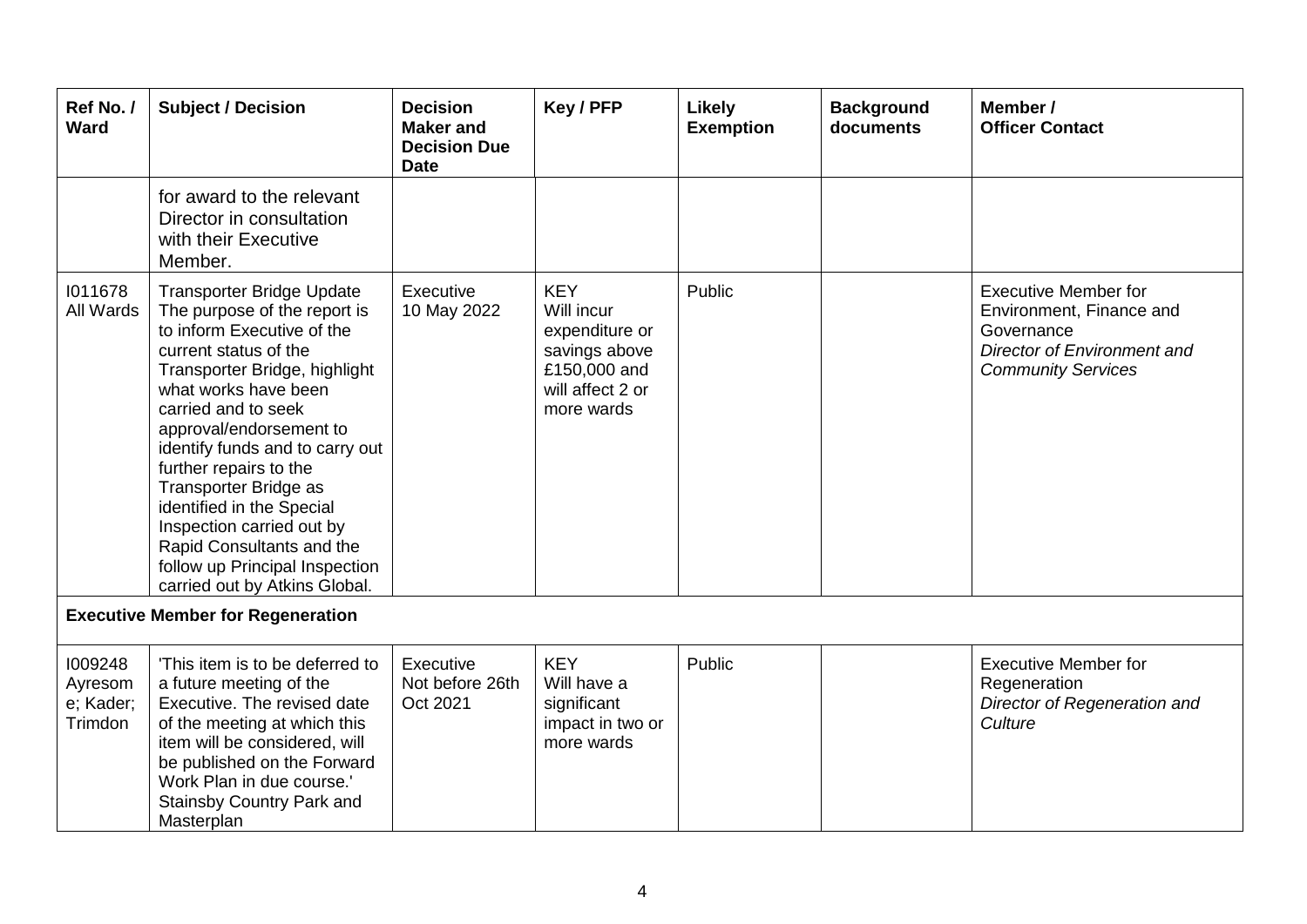| Ref No./<br><b>Ward</b>                       | <b>Subject / Decision</b>                                                                                                                                                                                                                                                       | <b>Decision</b><br><b>Maker</b> and<br><b>Decision Due</b><br><b>Date</b> | Key / PFP                                                                                                                                   | <b>Likely</b><br><b>Exemption</b> | <b>Background</b><br>documents | Member /<br><b>Officer Contact</b>                                                     |
|-----------------------------------------------|---------------------------------------------------------------------------------------------------------------------------------------------------------------------------------------------------------------------------------------------------------------------------------|---------------------------------------------------------------------------|---------------------------------------------------------------------------------------------------------------------------------------------|-----------------------------------|--------------------------------|----------------------------------------------------------------------------------------|
|                                               | To adopt the Stainsby<br>Country Park and<br>Masterplan.                                                                                                                                                                                                                        |                                                                           |                                                                                                                                             |                                   |                                |                                                                                        |
| 1012376<br>Linthorpe                          | Local Cycling and Walking<br>Implementation Plan;<br>Linthorpe Road Corridor<br>Phase 2<br>That Executive approves the<br>proposals to deliver cycle<br>infrastructure along the<br>Linthorpe Road corridor as<br>per plans in appendix, in line<br>with Town Centre ambitions. | Executive<br>5 Apr 2022                                                   | <b>KEY</b><br>Will incur<br>expenditure or<br>savings that are<br>above the<br>threshold<br>decided by the<br>Council i.e.<br>Over £150,000 | Public                            |                                | <b>Executive Member for</b><br>Regeneration<br>Director of Regeneration and<br>Culture |
| 1011647<br>Central                            | <b>TeesAMP Next Phase</b><br>To present the business case<br>for additional investment in<br><b>Tees Advanced</b><br><b>Manufacturing Park</b><br>(TeesAMP).                                                                                                                    | Executive<br>10 May 2022                                                  | <b>KEY</b><br>Will incur<br>expenditure or<br>savings that are<br>above the<br>threshold<br>decided by the<br>Council i.e.<br>Over £150,000 | Fully exempt                      |                                | <b>Executive Member for</b><br>Regeneration<br>Director of Regeneration and<br>Culture |
| 1012073<br>Coulby<br>Newham;<br>Nunthorp<br>e | <b>Strategic Housing Site</b><br><b>Disposals</b><br>To seek approval to<br>commence the process of<br>preparing two Council owned<br>housing sites (Newham Hall<br>and Nunthorpe Grange) for<br>sale. Both sites are contained<br>within the 2014 Local Plan,                  | Executive<br>10 May 2022                                                  | <b>KEY</b><br>Will incur<br>expenditure or<br>savings that are<br>above the<br>threshold<br>decided by the<br>Council i.e.<br>Over £150,000 | Public                            |                                | <b>Executive Member for</b><br>Regeneration<br>Director of Regeneration and<br>Culture |